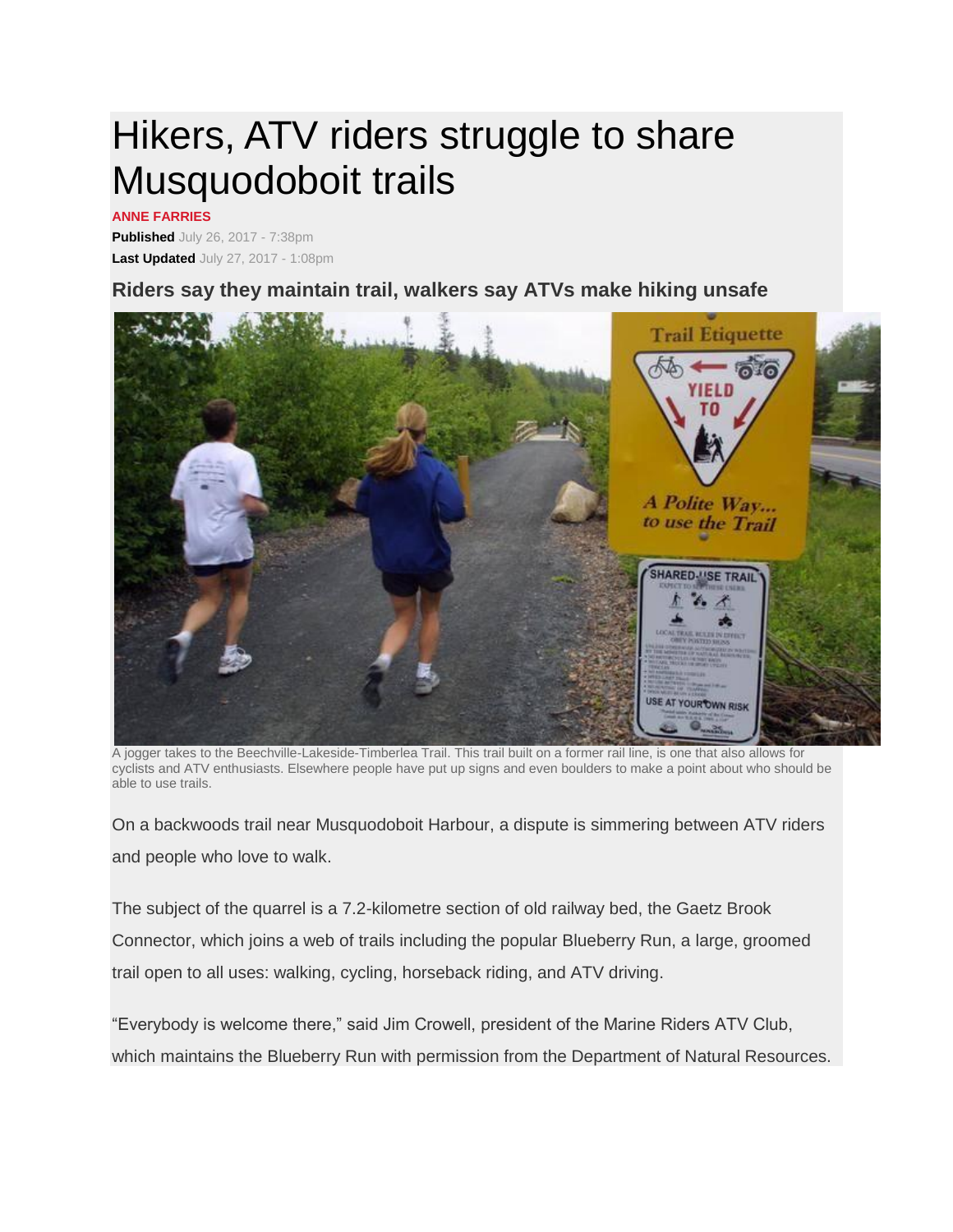"There are other trails in the area that are strictly for walking or riding your bicycle. This part (the Gaetz Brook Connector) from the Head of Chezzetcook to Musquodoboit Harbour, has never been developed."

"In the last 15 years, the ATV club and SATA (Shore Area Active Transportation Association) have both asked for a letter of authority for (the Connector)."

If the trail were in a city, "nobody would argue about it at all," Crowell said. "But this is a rural area. The residents here have been using (the Connector) as motorized for 45 years. They've maintained the trail. They've kept it from growing in."

"Now, the DNR wants to give it to a group who can get funding from government — taxpayer's money for their own use — to walk along. And the people who live on that trail will be prevented from using it (for ATVs).

"Taxpayer's money should be used for everybody — for horses, bicycles, dirt bikes, or skidoos — because we all get along, except for the walkers, who don't want to get along with anybody."

Patricia Richards is the chair of SATA, the walker's group that aims to develop the railway bed as a walking trail, to the exclusion of ATVs. The group exists to promote healthy transportation, and the grants that are available to it are earmarked for non-motorized trails only, she said.

"It's not that we're advocating for only non-motorized transportation — we also use cars — but we want some balance."

And she says there are safety concerns.

"This isn't a roadway. There are no passing lanes," she said. "It's difficult to walk, cycle and have wheelchairs and baby carriages on a trail with motorized vehicles."

The corridor is also intended to become part of the coast-to-coast Trans Canada Trail, which for the most part is non-motorized, Richards said.

"There are some sections of the TCT that still need work, and this is one of them, right here in our community."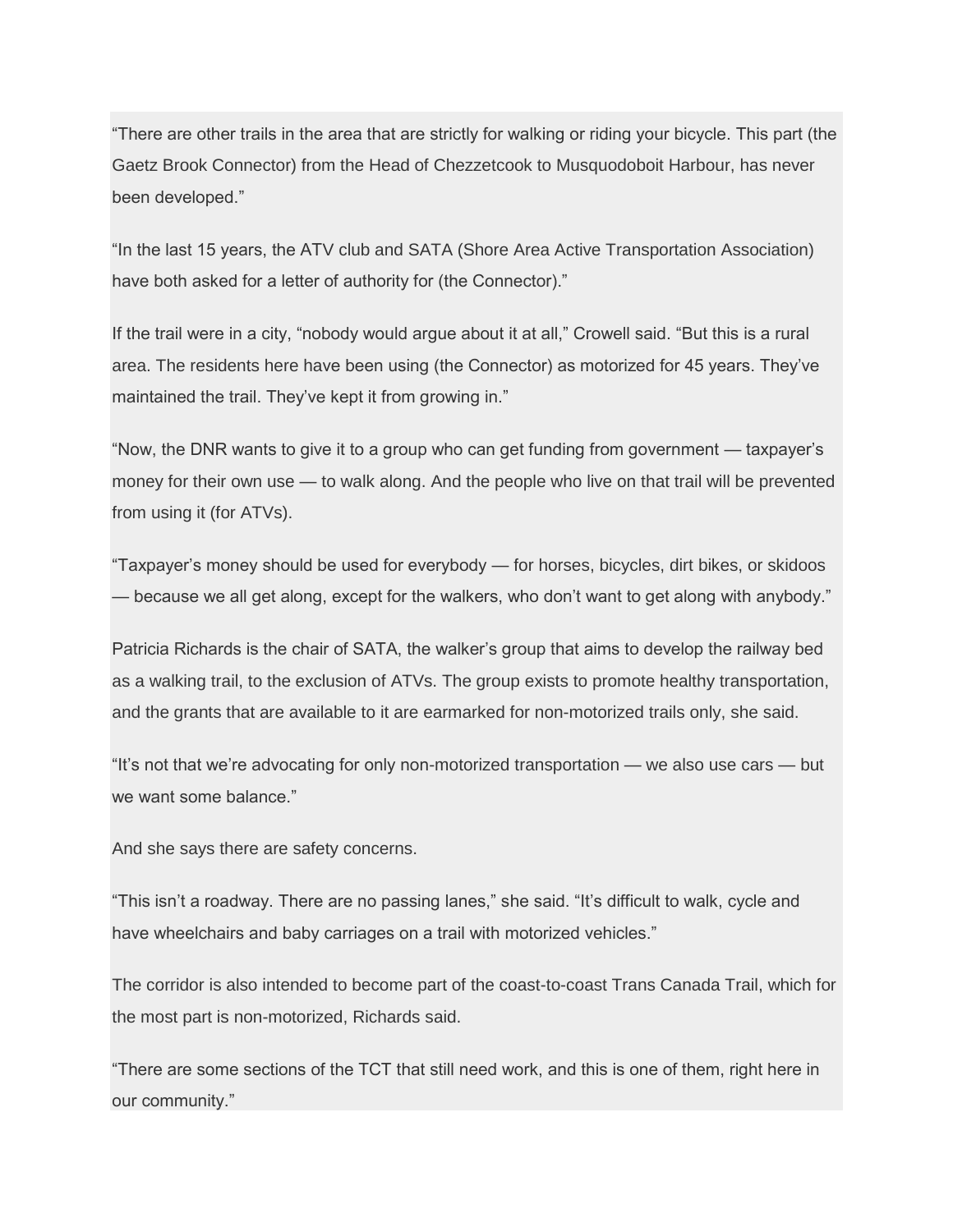"This corridor between East Chezzetcook and Gaetz Brook has been deemed by the province, through the Department of Natural Resources, to be a non-motorized trail, an active transportation corridor, in other words."

Richard's assertion that the DNR has agreed to ban ATVs on the trail is misinformation, says Chris Hughes, whose home backs onto it.

"I've lived here for 62 years next to this railway bed. The road that I live on, Pearson Drive, was named after my grandmother. We've always used this little strip of trail to access our cottages."

"When this walking group put a piece into (a local newspaper) saying that they had finally reached their goal and the trail was going to become for walking only, well, that's the first I heard of it," Hughes said.

"They said they had been given a letter of authority. I called DNR, who said, no, they hadn't been given a letter of authority — they've applied for a letter of authority. So, what they put in the newspaper was wrong."

On Tuesday, DNR told The Chronicle Herald that the trail remains open to all users. The department said SATA's request to restrict it is still in "the application process."

"Of everybody on this railway bed, nobody was consulted," Hughes said. "It was all done in little meetings. (SATA) said 19 businesses were approached, but from here to the end of the Musquodoboit run, there are three businesses, not 19. So, I don't know what businesses they went to."

Hughes said that after the dispute flared, SATA sent a questionnaire about the trail to nearby homeowners, asking about such things as picnic tables, but not mentioning its request to restrict motorized vehicles.

"Everybody was outraged," Hughes said. "So, we wrote on the stupid form, 'Motorized. Everybody should share.'"